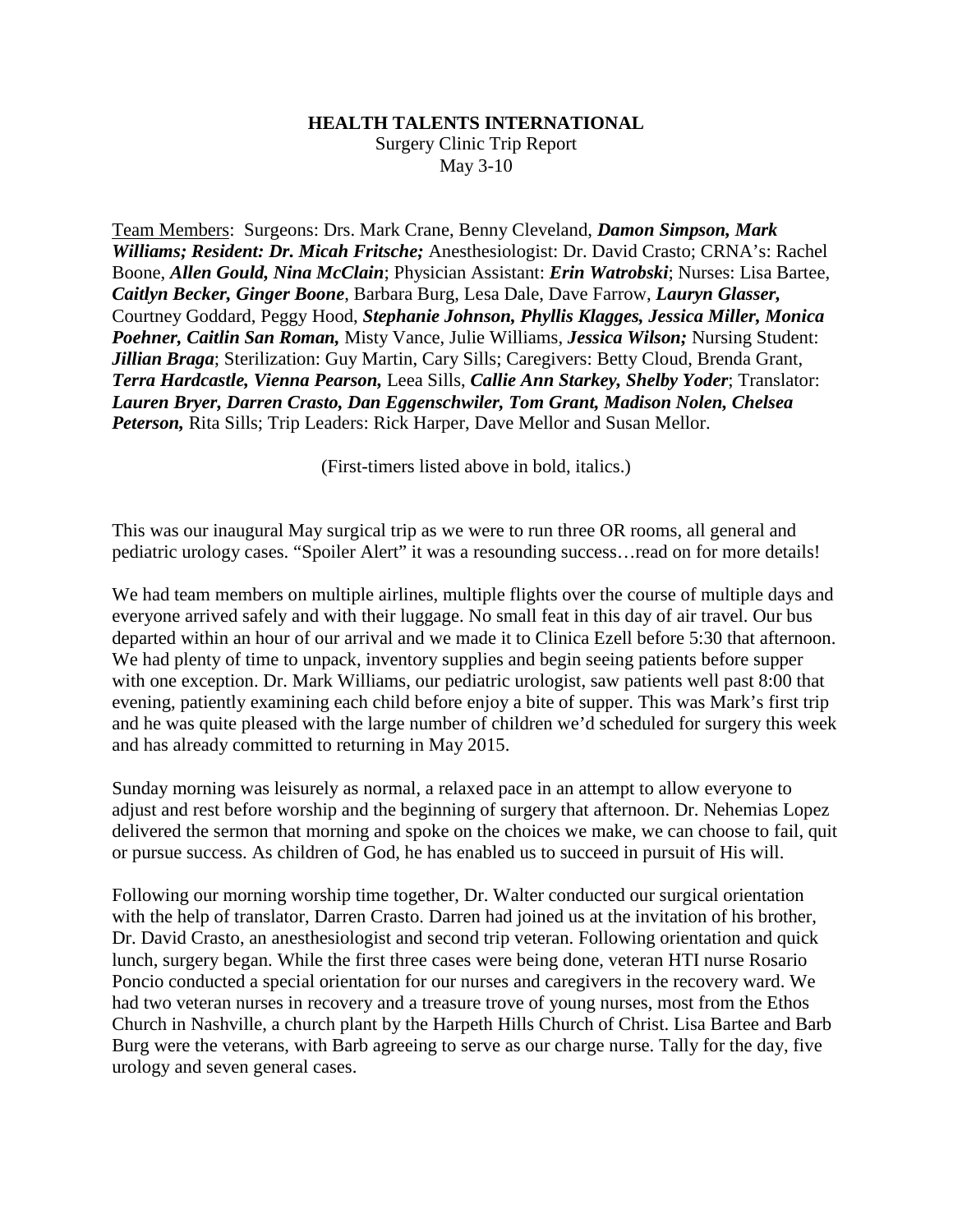(Caitlyn Becker, Jessica Wilson, Caitlin San Roman and Jessica Miller shown below.)



Dr. Benny Cleveland, surgeon extraordinaire, had arrived on Sunday afternoon and quickly assumed the role of OR choreographer, scheduling patients in each of the three OR's and moving surgeons from room to room in the most efficient manner. And when helpful, bringing his fifty years of surgical experience to assist or move things along. We completed twenty-two cases on Monday, six urology and sixteen general. And we began to be concerned that we would run out of patient beds if we kept up that pace. With fifty beds, four of which are for post-op only, and patients arriving the day before surgery we must exercise restraint and not over schedule for the day.

Since this was a long day of surgery, our devotional period consisted of singing to our patients in the recovery ward and a brief time of prayer…likely the most moving and inspirational devotional time we enjoyed together all week.

Side Note: This was the first trip for a few others, Dr. Damon Simpson and Erin Watrobski, and the second trip for Lesa Dale. All three of them came to Health Talents through their shared work in Kenya with Dr. Al Jones, a veteran of more than a dozen trips to Guatemala. Al was not on this trip, but he blessed us by inspiring these three to join the Health Talents family of volunteers.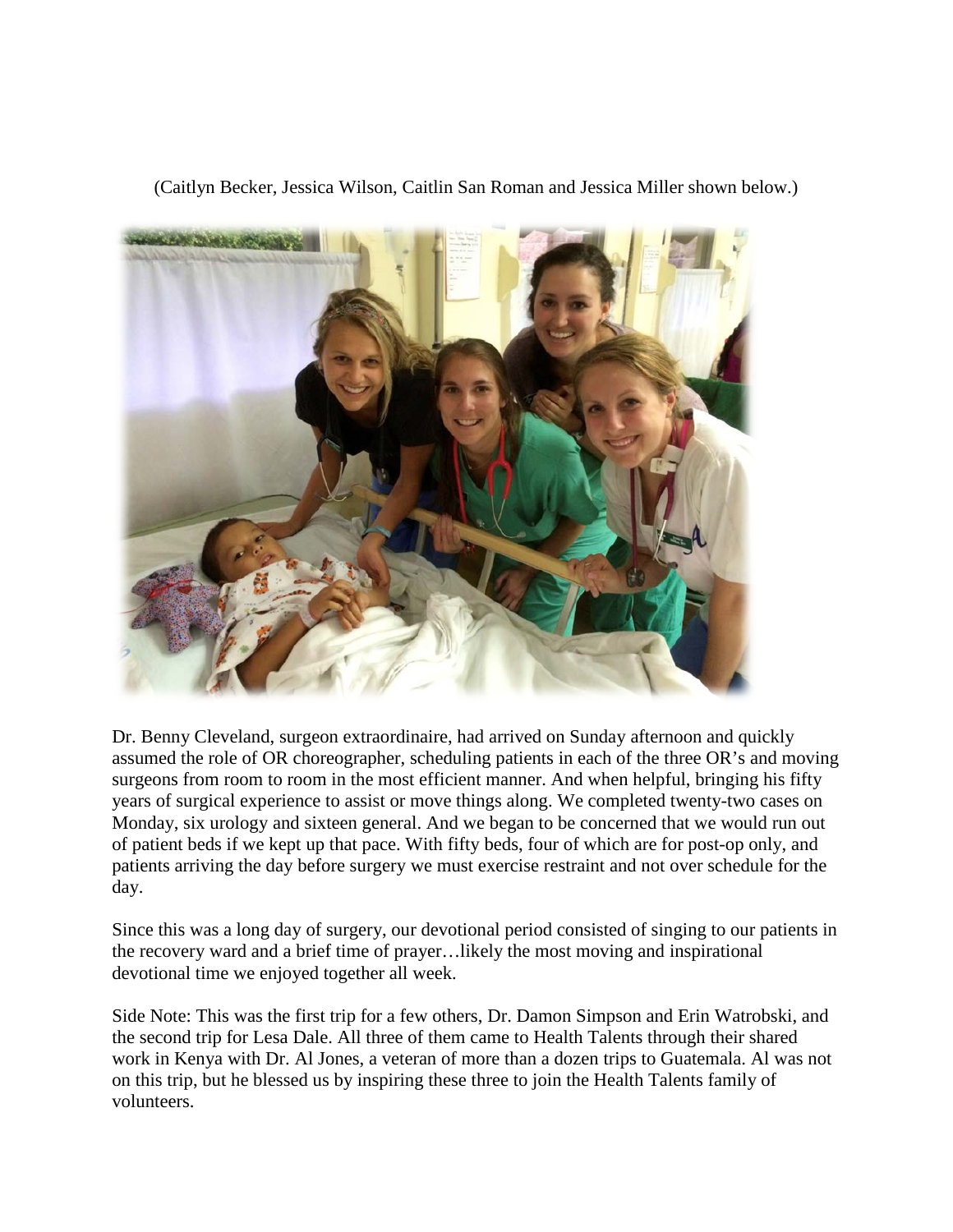

(RN, Julie Williams, working with her husband, Dr. Mark Williams.)

Our pace slowed down a bit on Tuesday with one urology and thirteen general cases, one of which topped the adorability charts. Vanessa is a quite the charmer... just ask Lisa Bartee!